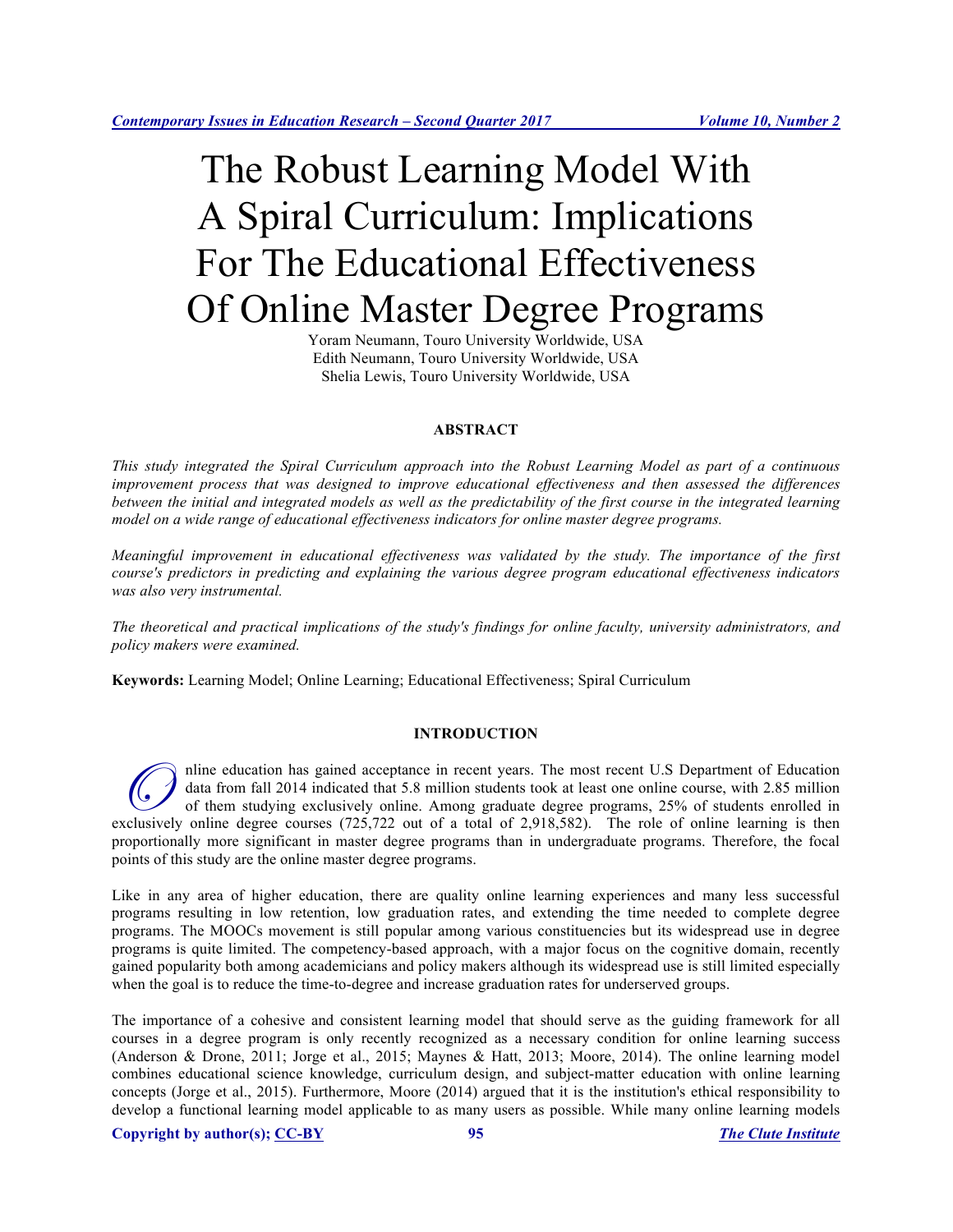have been developed, the Robust Learning Model (RLM) was the first integrative learning approach to online degree programs.

# **THE ROBUST LEARNING MODEL (RLM)**

Built on studies of student success and learning (Neumann & Neumann 1989a, 1993, 1995; Neumann, Neumann, & Reichel, 1990), Neumann and Neumann (2010) developed, implemented, and assessed the Robust Learning Model as the foundation for building multiple online degree programs as well as online universities. Neumann and Neumann (2016) initially engendered the RLM as the basis of the development of a forward-looking and sustainable online university. They developed a "multi-factorial model based on the basic belief that successful learning outcomes depend on multiple factors employed together in a holistic approach," which can be used to manage an entire university (Neumann & Neumann, 2010, p. 28). This approach was used twice to manage an entire university (Neumann & Neumann, 2016). **"**The RLM was developed adhering to the following standards:

- Comprehensive to enable systematic applications to all degree programs.
- Widespread relevance for many groups of learners including adult and mobile learners.
- Built in mechanism for accountability, transparency, affordability, and quality assurance.
- Budget and resource allocation plan designed to meet the needs of the various components of the model based on projected enrollment growth and pre-defined quality improvements.
- Provides Scalability in all activities. Results in verifiable attainment of learning outcomes of students for each degree program" (Neumann & Neumann, 2010, p. 28-29).

Key principles guided the RLM. It applied the latest research results from cognitive psychology and the psychology of learning to enhance student success in online learning. More specifically, the RLM emphasized interactive and self-regulated learning while persistently and intrinsically motivating the learner. The learning support services were specifically designed to support the model. Similarly, a customized and integrated learning management system with built in assessment and data analytics were developed to support the learner and student support services while alerting faculty in real time on learner success or problems that needed to be individually addressed throughout the course or the program. This integrated IT system did not only focus on the continuous support and improvement of student learning or the effective faculty interactive teaching but it also provided real time reports on student progress in their courses and degree program, retention, graduation rates, time-to-degree, and the attainment of the degree program learning outcomes and competencies.

The pedagogy of the programs was one of the basic factors developed in the RLM and included multiple levels: university learning outcomes, degree program learning outcomes (PLOs), and course-level student learning outcomes (SLOs) (Neumann & Neumann, 2010). The main focus was on consistency across programs and courses, alignment of mission and goals of the university with those of the program, alignment of degree program learning outcomes with course level learning outcomes, and being hierarchical and exhaustive at a rigor commensurate with the degree level (ibid). A faculty committee assessed the degree to which the totality of the course SLOs was rigorously leading to the attainment of the PLOs.

The courses were module-based developed across all degree programs. At the course level, students engaged in a variety of learning activities as follows (Neumann & Neumann, 2010):

#### **Case Assignment (Problem-Based Learning)**

The Case Assignment was a written description of a problem or situation. Most cases were a snapshot of a particular situation within a complex environment. The student was required to conduct research (information literacy), synthesis of information (critical thinking), to distinguish between pertinent information and peripheral facts, to identify central alternatives among several issues competing for attention, and to formulate strategies and recommendations.

The Case study method was used in all courses and provided the student an opportunity to sharpen problem-solving skills, ability to write, think and reason. The University developed a Case Assignment Assessment Rubric,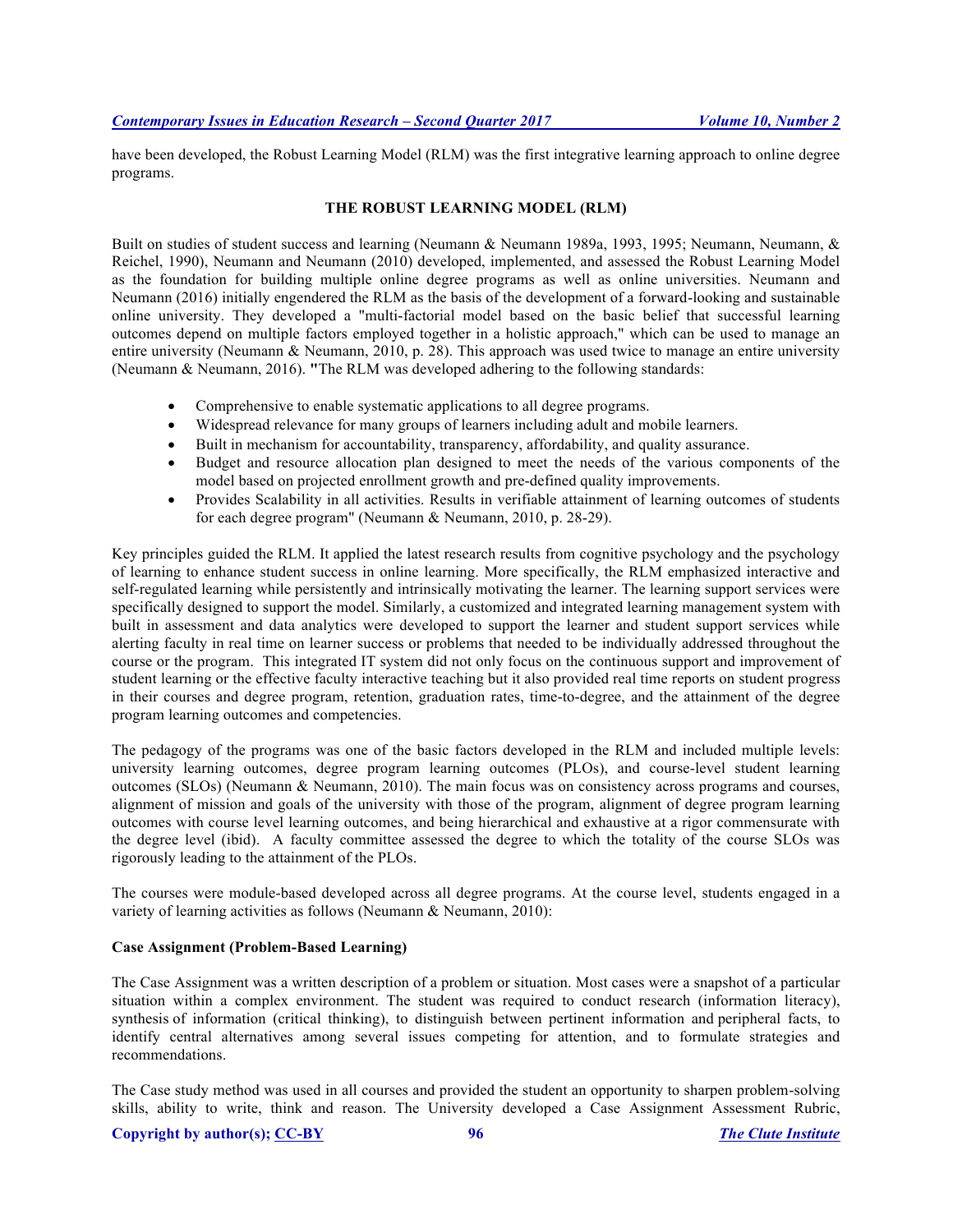embedded in the grade book. Faculty grading the Case Assignment filled out the rubric and the database system provided reports by student and/or by course. Faculty committees used those reports for assessing students' competencies across courses students enrolled in throughout the term(s). The University developed the capability to assess whether those competencies improved over time as students moved forward in the program.

# **Threaded Discussion**

At least twice per week/module, the students participated in online class discussions (Threaded Discussions-TDs) according to the instructor's guidance. Students needed to read, understand, write and participate in discussions. The TDs developed communication competencies and provided opportunities for peer-to-peer interaction and student-tofaculty interaction. In addition, the TDs provided opportunities for students to demonstrate cognitive and metacognitive skills related to the specified topic. The University used a content analysis mode of assessing achievement of the SLOs within the TDs.

#### **Signature Assignment**

The students' Signature Assignments (SAs) were submitted by the student at the end of each course. The SA provided direct evidence of the students' level of competency of the course SLOs. A SA consists of a research paper or a project that encompassed all the Student Learning Outcomes (SLOs) of the course. The SA entailed a formative process; it was divided into several steps, each of which was submitted separately (outline, bibliography, draft, final) and each of these required the faculty's prompt feedback. The completed SAs were assessed by the faculty utilizing an SLO rubric to state whether the student's submitted work "exceeded," "met," or "did not meet" expectations. An SLO heat map is created by course to provide an aggregated snapshot of SLO achievement for a specified course. In addition, the heat map assessed whether the courses SLOs were achieved within the course and whether deficiencies were due to course design, faculty, or student failure in meeting SLOs.

#### **Self- Reflective Essay**

Students reflected upon what they learned or how they performed in the course comparing those self-assessments with their own expectations or goals. Students were to address five items ranging from how they feel the course improved their knowledge, skills, and abilities as well as to self-report if course SLOs were achieved. The University utilized a content analysis to assess the achievement of the SLOs in the Self Reflective Essays.

# **Capstone Course at the end of each Program**

The capstone course was the required course at the end of each program. It provided students the forum to combine various competencies acquired throughout the program in a culminating assignment (project-based learning). The Capstone course provided the Programs' Faculty and Director the ability to assess whether students achieved the Program Learning Outcomes utilizing a Capstone rubric. The Capstone rubrics not only provided the Director and Faculty of the program with an assessment of the PLOs' attainment, but provided information about what were the specific courses that contribute to the low level of student success (achievement of low PLOs' scores in certain areas).

#### **The Important Role of the Faculty and the Quality of Faculty Feedback**

The faculty were a crucial component of the RLM. All faculty members were extensively trained with a learnercentered focus in mind. The standards of conduct for faculty were:

- **"Responsiveness** (24-hour turnaround on email and 72-hour turnaround for grading assignments).
- **Flexibility** with students on course and assignment deadlines.
- **Constructive and supportive feedback** and communications with students.
- **Faculty roles** and workloads at the university are designed to serve students effectively, promote student centeredness and measurable learning outcomes, in addition to providing a mechanism for sustainable quality assurance as the university grows.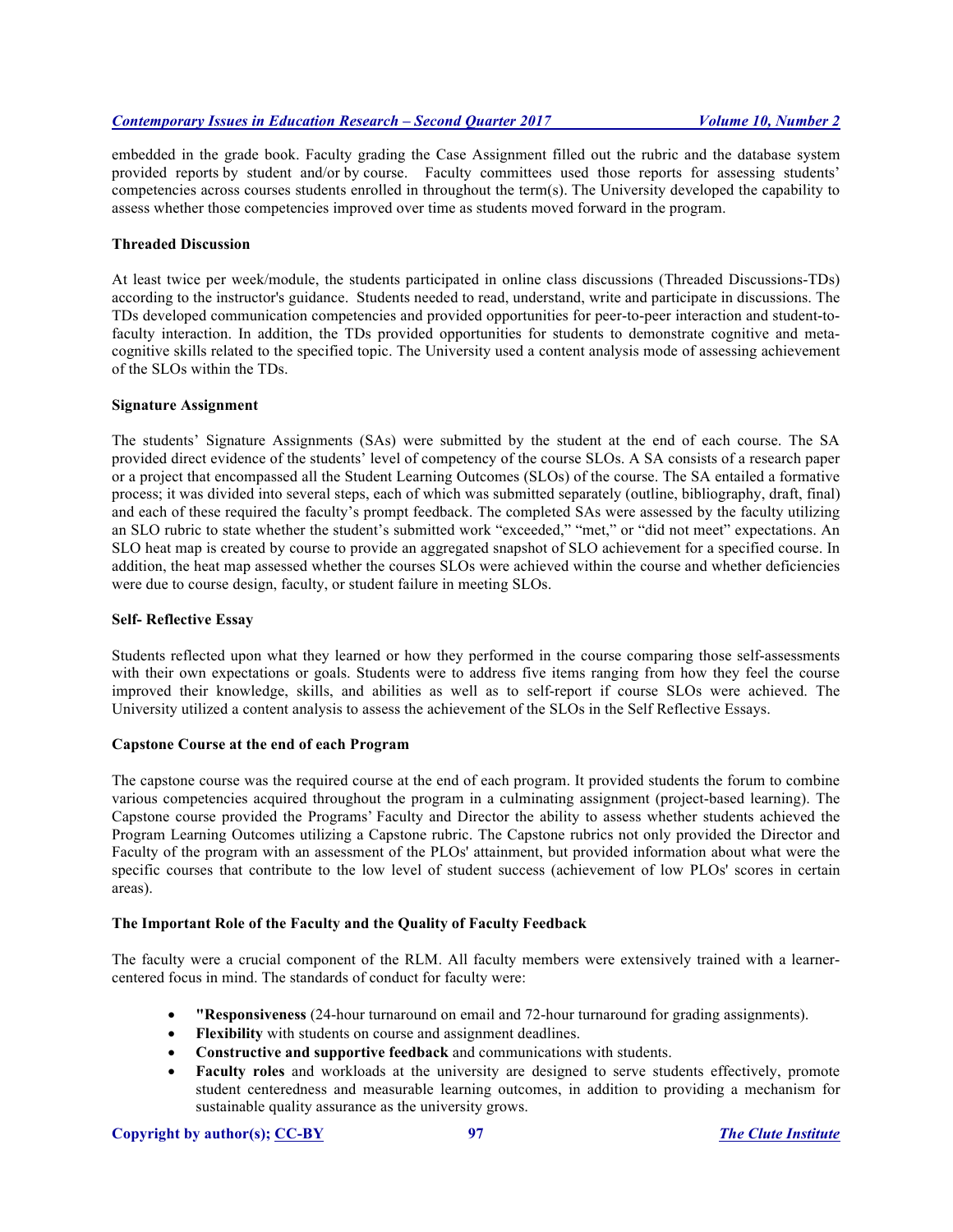- **Serving the institution** through committee work, as well as course development and maintenance.
- **Providing timely and constructive feedback** (including text-based and audio) on students' assignments for each module.
- **Grading** of all assignments and submitting final grades.
- **Engaging** students in meaningful learning through discussions with their peers and their core faculty" (Neumann & Neumann, 2010).

Key to the RLM is faculty development. Lewis and Ewing (2016) discussed "how an online university conducted faculty development through its Robust Learning Model (RLM) and its unique pedagogy" (p. 1) and how these efforts supported the continuous improvement of the Model.

Hamlin (2015) rated the Robust Learning Model as one of the more transformative learning environments in college education featuring an innovative constructivist outcomes-based pedagogy. "Faculty are afforded a wide range of capabilities by the RLM from providing content in problem and project-based assignments to interacting with students in on-going outcomes-linked discussions. Both faculty and student performance is on display at all times providing a record that can be used for quality assurance purposes. The faculty, the pedagogy and the information management system form a powerful instructional environment for teaching and learning. Faculty members are encouraged to provide on-going engagement and feedback to the students on both their assignments and bi-weekly discussions. The faculty members provide the content, but it must be fit to a standard pedagogy that includes discussions, a midterm case study and an end-of-term signature assignment all tied to student learning outcomes that link to program learning outcomes" (Hamlin, 2015, p. 131-132). In addition, Hamlin (2017) made a compelling case for the advantage of the RLM as the path for attaining online educational outcomes. Neumann et al. (2017), found that the Robust Learning Model is the dominant predictor in understanding alumni assessment of their online degree programs.

# **INTEGRATING THE SPIRAL CURRICULM (SC) WITH THE ROBUST LEARNING MODEL**

The first-generation RLM's educational effectiveness results for online master degree students were quite positive for working adults pursuing online master degree programs. Overall retention rates were 86%, degree completion rates were 76%, and the mean time-to-degree was 1.82 years.

The institution commitment to continuous improvement, reviewing assessment results and related data analytics led the University to examine ways to improve the first-generation RLM. After analyzing the results of the various program reviews, it became clear that the best way to improve the quality of student learning is to transform all degree programs by revising the curriculum using the spiral approach.

Harden (1999) building on the work of Bruner (1960) defined the following for steps as the main characteristics of the Spiral Curriculum:

- 1. Topics were revisited throughout the curriculum with increased complexity
- 2. There were increasing levels of difficulty and/or depth throughout the curriculum
- 3. New learning was related to previous learning
- 4. The learner's competence increased throughout the curriculum until the overall PLOs are achieved.

Both Hardin (1999) and Bruner (1960) concluded that the concept of a spiral curriculum merits careful consideration. The iterative revisiting of subjects throughout the courses was particularly relevant in integrated and problem-based learning and in outcome-based education. Indeed the University of Dundee applied the spiral model in their medical school.

Masters and Gibbs (2007) found that the spiral curriculum can prove very effective for online learning if used as a consistent practice. In another case, the online learning with spiral curriculum was developed and implemented at the Medical School (University of Cape Town, South Africa). Gupta et al. (2008) successfully applied the spiral curriculum to chemical engineering in the University of South Florida. Brauer & Ferguson (2015) provided the most comprehensive discussion supporting the inclusion of the spiral curriculum in medical education. They argued that

# **Copyright by author(s); CC-BY 98** *The Clute Institute*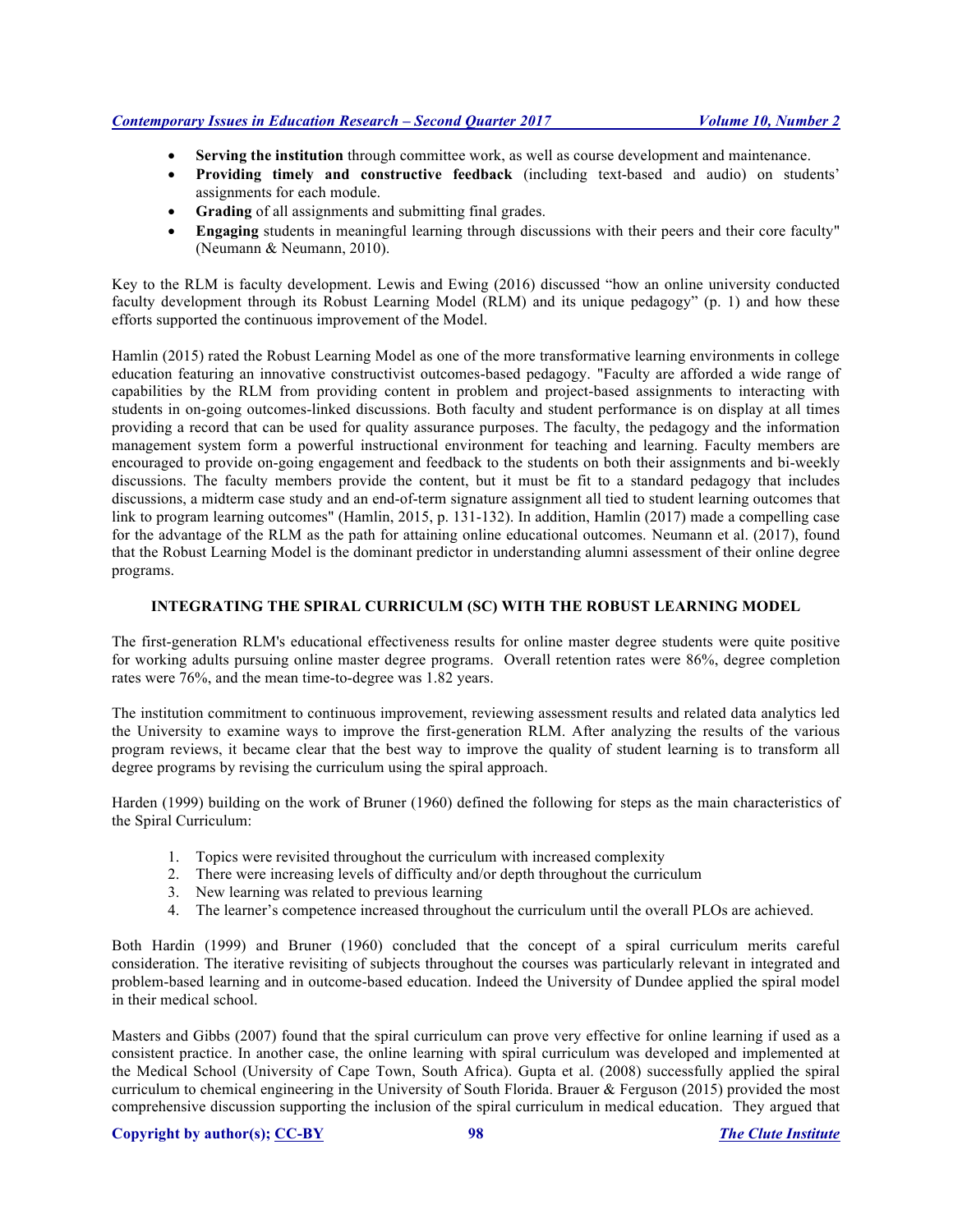"Spiral integration in its most ideal form might then represent a combination of both horizontal and vertical integration, uniting integration across time and across disciplines" (p. 315).

In late 2012, the academic council of the University and various school-based committees began to revise the RLM curricula for all degree programs using the spiral approach. Well-defined and integrated curricula were developed for undergraduate degree programs (at the major level) and for graduate degree programs. Six out of the seven online master degree programs that the University offers did not include clinical and practicum elements. In those degree programs, students who took full load could have graduated from those programs in two years or if they opted for an accelerated option they could have completed those programs in one year. For the purpose of this study, it includes six online master degree programs without clinical components for students who started those programs under the revised model format.

The first course in each degree program was designed as the main point of introduction to the subject-matter. One criterion was to introduce the students, at the minimum, to 50% of the PLOs of the degree program. A degree map was designed for each program where subsequent courses were sequentially built and the PLOs are then further developed, practiced, mastered, and finally integrated. Specialty courses were the last part of the curriculum map and are organized into concentrations. In the final course (The Capstone), students were required to demonstrate the full mastery and integration of course PLOs. The result was a revised RLM with Spiral Curriculum, or in short, RLM-SC.





Although all courses in the degree programs were important, the first and last courses played a critical role. The first course laid the framework and foundations of the degree program and key concepts. In the last course, students had to demonstrate their understanding, comprehension, application, and integration of all the competencies and learning outcomes required for successful completion of the degree program.

By introducing the SC into the RLM, the major hypothesis was that the new approach would improve retention rates and graduation rates while reducing the time-to-degree. Even more interesting, since the SC was predicated on repeating and increasing the complexity level of the program knowledge, comprehension, application, and mastery,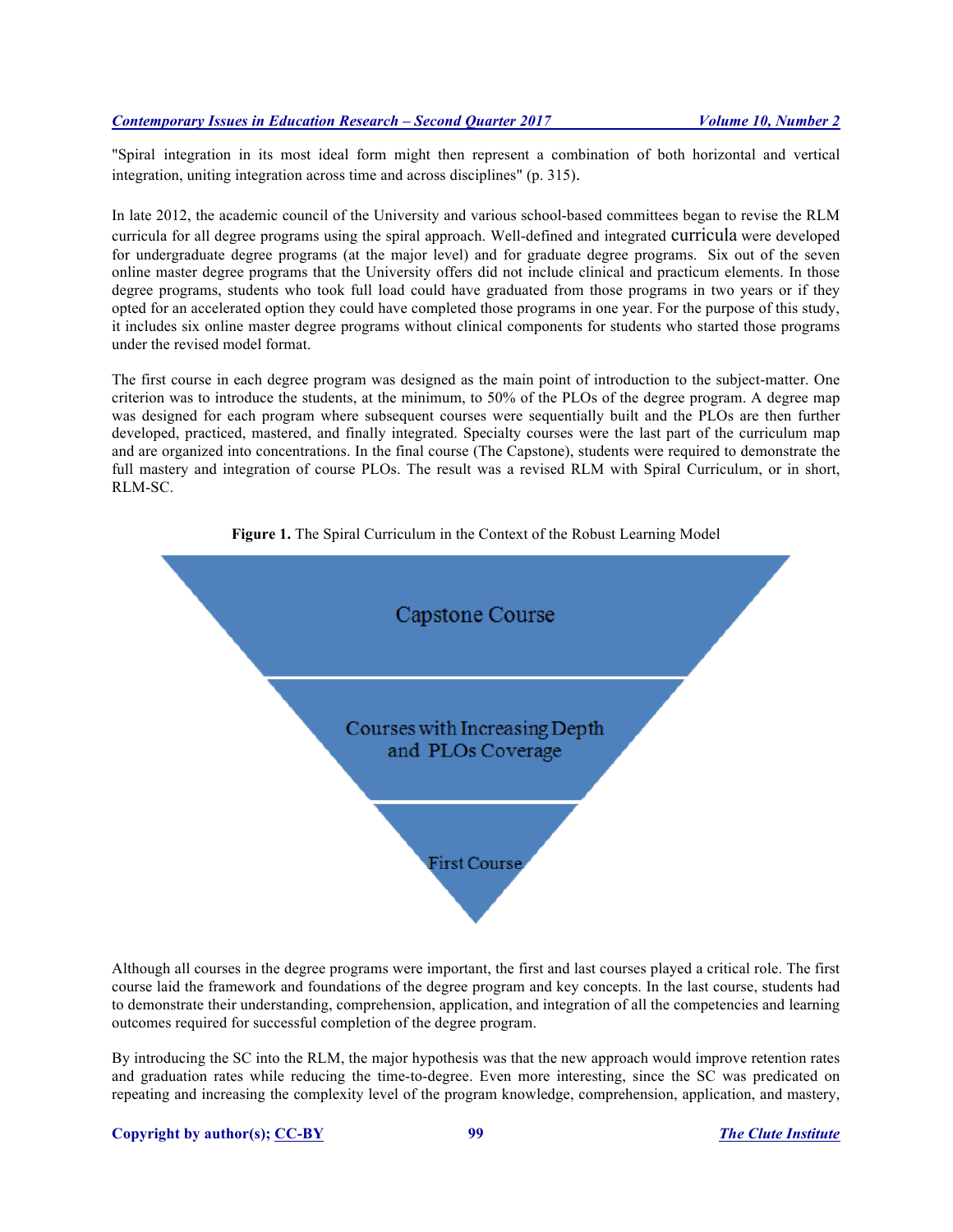the end result was a fully interlinked curriculum with cause-and-effect relationship from the first course through the final Capstone as well as various educational outcomes. This logic sequence was first proposed by Hamper (1999) who argued that the SC can bring order and predictability to increasingly complex degree program. Hamper (1999) did not empirically test this proposition.

The components of the first course in RLM-SC (Threaded Discussion, Case Assignment, Signature Assignment, Self- Reflective Essay, and the Quality of Faculty Feedback) are then the independent variables that can predict an array of educational effectiveness outcomes (Retention Rates, Mastery of Competencies in the Capstone Course, Degree Completion, Time-To-Degree, and Overall GPA).

**Figure 2.** RLM-SC: Cause and Effect Relationships between the First Course Components and Educational Effectiveness. The higher the connectivity and predictability, the more effective the combined approach in respresenting a cohesive and well integrated learning model.



In sum, this study compared retention rates, degree completion rates, and time-to-degree, capstone integrative course performance, and overall GPA between the initial RLM and the new RLM-SC for online master degree students. In addition, this study assessed the relative importance of the first course (which serves as the basis for the overall program) in predicting the various outcomes of the program (retention rates, capstone performance, overall GPA, time-to-degree, and degree completion rates). Overall, this study presented an empirical test of the interconnectivity of the spiral curriculum and its predictive power of educational effectiveness indicators.

#### **METHOD**

#### **Subjects**

All students in non-clinical online master degree programs who could have graduated under the revised RLM-SC within three years from their starting date until the end of Fall 2016 were included in this study for a total of 397 cases. Although this was the total population for the revised learning model, it could serve as a sample of future students of the university as university student demographics has been quite stable over time.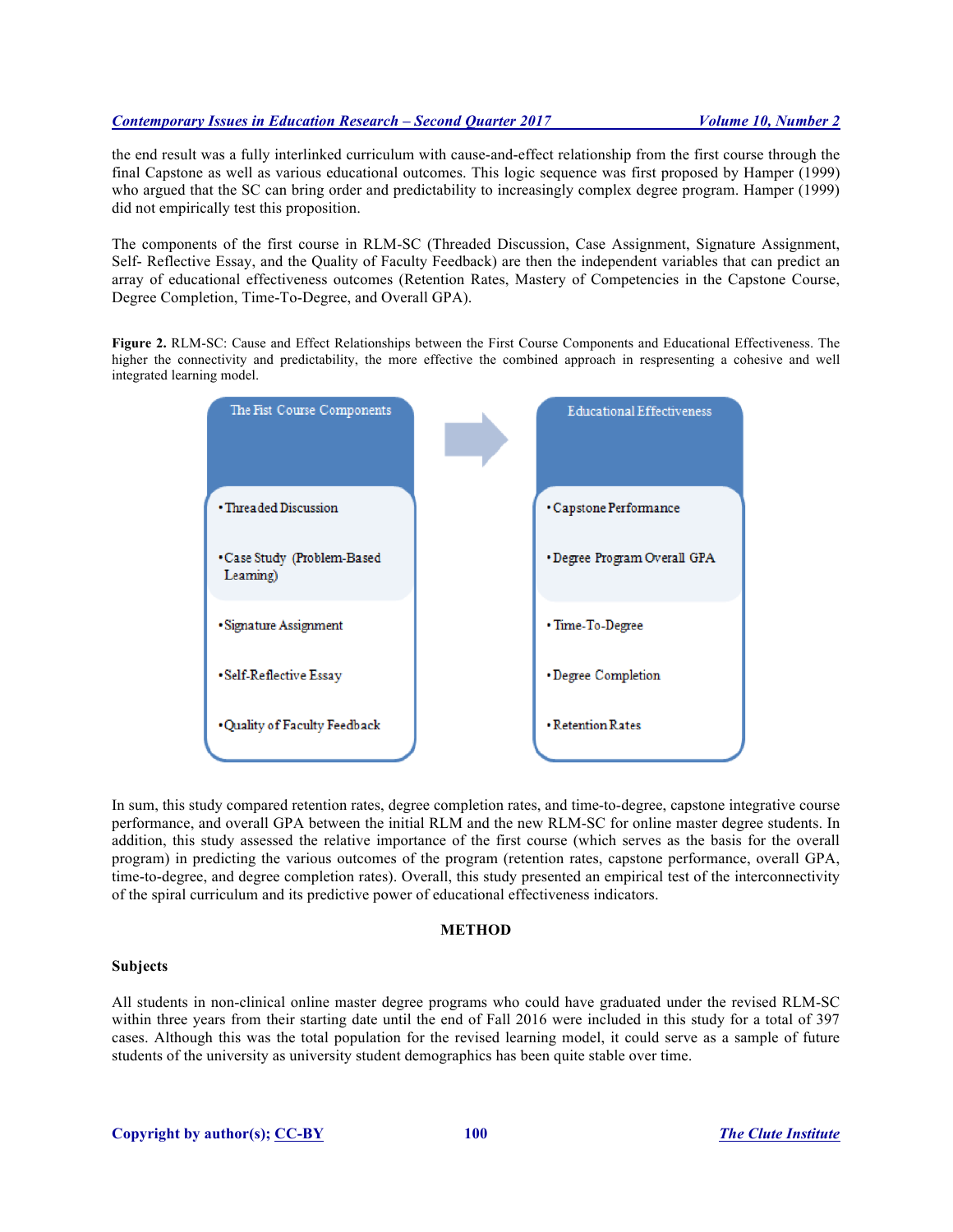#### **Measures**

The variables for the first (and crucial) course in the degree program were measured as follows:

- 1. Threaded Discussion Performance (TDP) was assessed by the average grade that instructor assigned to each of the student's required 16 different postings throughout the course (Twice per week). The grades (A-F) assessed the extent to which the student demonstrated (a) the complete understanding, comprehension, and application of the key concepts; quality constructive feedback to other postings; (b) used citations to support opinions, interpretations, and facts; and (c) expressed new ideas in an articulated and concise form. The letter grades are then transformed to the regular (0 to 4) scale.
- 2. Case Study Performance (CSP) was assessed by a rubric comprised of six areas. The first area was completeness where the case analysis needed to be complete in all aspects and reflected all requirements. The second area was an understanding of the topics and issues covered in the case. The third area was analysis, evaluation and recommendations where the rubric examined the extent to which the case analysis: (a) represented an insightful and thorough analysis of all issues identified in the case; (b) made powerful connections among the various concepts; and (c) supported opinions with strong arguments and evidence while presenting a critical and objective interpretations. The fourth area was the extent to which research is incorporated into the case analysis. The fifth area was the accuracy and clarity of the case analysis. The last area was the completeness of the presentation, citations and bibliography. The CSP was assigned an A to F grades with their numerical interpretation.
- 3. The Signature Assignment Performance (SAP) was assessed by direct evidence that all the Student Learning Outcomes for course (including skills and competencies) were fully demonstrated at all levels (knowledge, comprehension, application, critical thinking, communication and integration). The SAP was assigned an F to A grade with the corresponding numerical interpretation.
- 4. Self Reflective Essay (SRE) was performed at the end of each course. The students wrote selfreflective essays responding to 5 questions which included:
	- A. Descriptions of how the student felt he/she improved their knowledge, skills, abilities, and self through this course.
	- B. Evaluation of the work the student did during the session and explanations of ways he/she could have performed better.
	- C. Topics that the student did not understand or applied suggestions you have about how to improve the course materials on those topics.
	- D. Student's measure the future effects of what he/she learned in this course.
	- E. A student statement of whether or not he/she achieved the course outcomes (Student Learning Outcomes).

The SRE performance was assessed by the extent to which a student completely responded to all five items and also employed the self-reflection to increase his/her ability to self-regulate the mastery of learning outcomes and competencies of the course (a dominant dimension of self-reflection). If the assessment is "Yes" on each of the 5 items, then the student scored 1 on SRE performance, otherwise the score was 0.

- 5. The Quality of Faculty Feedback (QFF) was a main differentiating factor in the Robust Learning Model. All university faculty were trained on effective feedback and their performance was regularly assessed by the Director of Quality Assurance. In the revised RLM-SC, the role of the faculty was as crucial as before. QFP performance was measured by the four major factors:
	- A. Timeliness of the feedback on all required course assignments meaning whether the feedback on threaded discussions were received within 24 hours, and the feedback on the case study and signature assignment were received within 72 hours.
	- B. The constructiveness of the feedback needed for effective student positive reinforcements.
	- C. The substantiveness and clarity of the feedback.
	- D. The extent to which the feedback guided students in how to strengthen their learning efficacy.

If the assessment by an independent expert of each of the four items was "Yes" then the QFF score was 1, otherwise the QFF score was 0.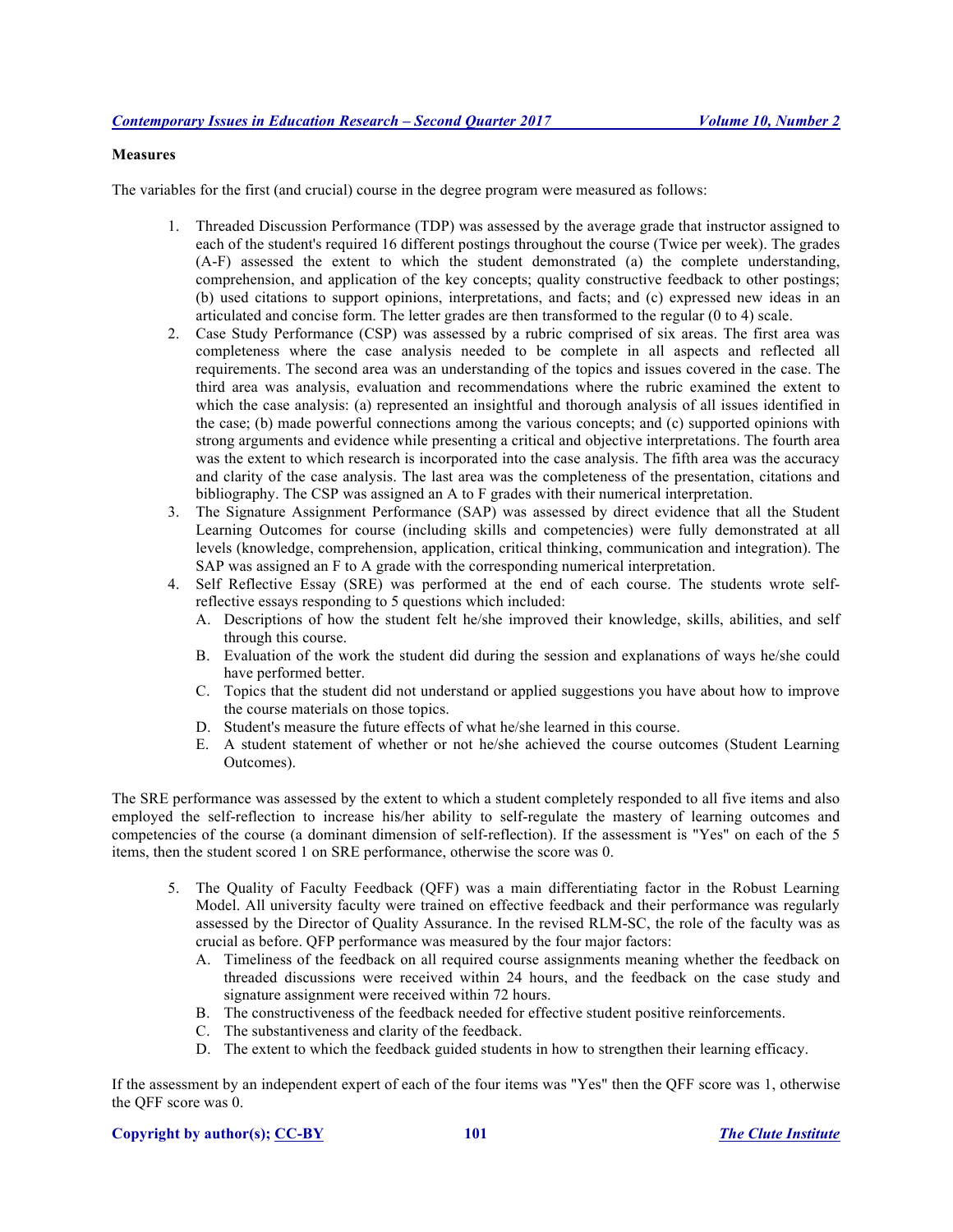The Educational Effectiveness variables are measured as follows:

- 1. Retention Rates was the percentage of master degree students returning the following 12 months after their initial enrollment.
- 2. Degree Completion Rates (or Graduation Rates) was the percentage of students who completed their degree requirements within 36 months after their initial enrollment.
- 3. Capstone Course Performance (CCP) was the student performance in their Capstone Integrative at the end of their master degree program (see description above). Students in this course should have demonstrated understanding, applying, and integrating all the degree PLOs. A rubric was developed to assess the depth to rigor to which students demonstrate the attainment of the degree PLOs acquired through core, advanced, and concentration courses. CCP was graded from F to A with its 0-4 numerical interpretation.
- 4. The GPA measure was the cumulative grade point average on a 0 to 4 range based on the A through F grade assessment.
- 5. Time-to-Degree was measured as the time between student's initial enrollment and degree completion.

#### **Analysis**

The comparison between educational effectiveness variables between the RLM and RLM-SC was be performed by t-test for independent samples.

The models where either retention rates or graduation rates were the dependent variables in the RLM-SC were assessed by the logistic regression analysis where the first course predictors served as the independent variable and retention and graduation were measured by binary dummy variables.

The models where Capstone Course Performance, GPA, or Time-to-Degree were the educational effectiveness indicators were assessed by a multiple regression analysis where the first course predictors served as the independent variable. In addition to beta coefficients, and  $R<sup>2</sup>$  values, the contribution of each predictor to the explained variation was assessed by using the "fair-share" method (see Neumann & Neumann, 1989b). In each regression model, the fair-share partitioning of the explained variation  $(R^2)$  "is equal to the sum of multiplication of each independent variable's weight with the correlation between the same independent variable and the dependent variable. Thus, unique contribution of each independent variable to the explained variation is simply the multiplication of the beta weight with the corresponding correlation coefficient. This method is applicable only if the signs of the beta weight and correlation coefficient are the same" (Neumann & Neumann, 1989, p. 231).

# **RESULTS**

Table 1 presents the comparison between the Initial Robust Learning Model and the Revised RLM with Spiral Curriculum. The differences between the two models clearly indicated the superiority of the RLM with Spiral Curriculum. Retention rates grew from 86% to 92% while graduation rates within three years increase from 76% to 88%. Both Capstone Performance and Cumulative GPA also significantly improved. Finally, the Time-to-Degree was reduced from 1.84 years to 1.48 years.

Table 1. Educational Effectiveness Variables; A comparison between the Initial RLM and RLM-SC \*

| <b>Educational Effectiveness Indicators</b> | <b>RLM</b> Initial | <b>RLM</b> with Spiral Curriculum |
|---------------------------------------------|--------------------|-----------------------------------|
| <b>Retention Rates</b>                      | 86%                | 92%                               |
| <b>Graduation Rates</b>                     | 76%                | 88%                               |
| Capstone Performance                        | 3.53               | 3.72                              |
| Cumulative GPA                              | 3.56               | 3.79                              |
| Time-to-Degree                              | .84                | 1.48                              |

\*All differences are statistically significant at the  $p < 0.01$  level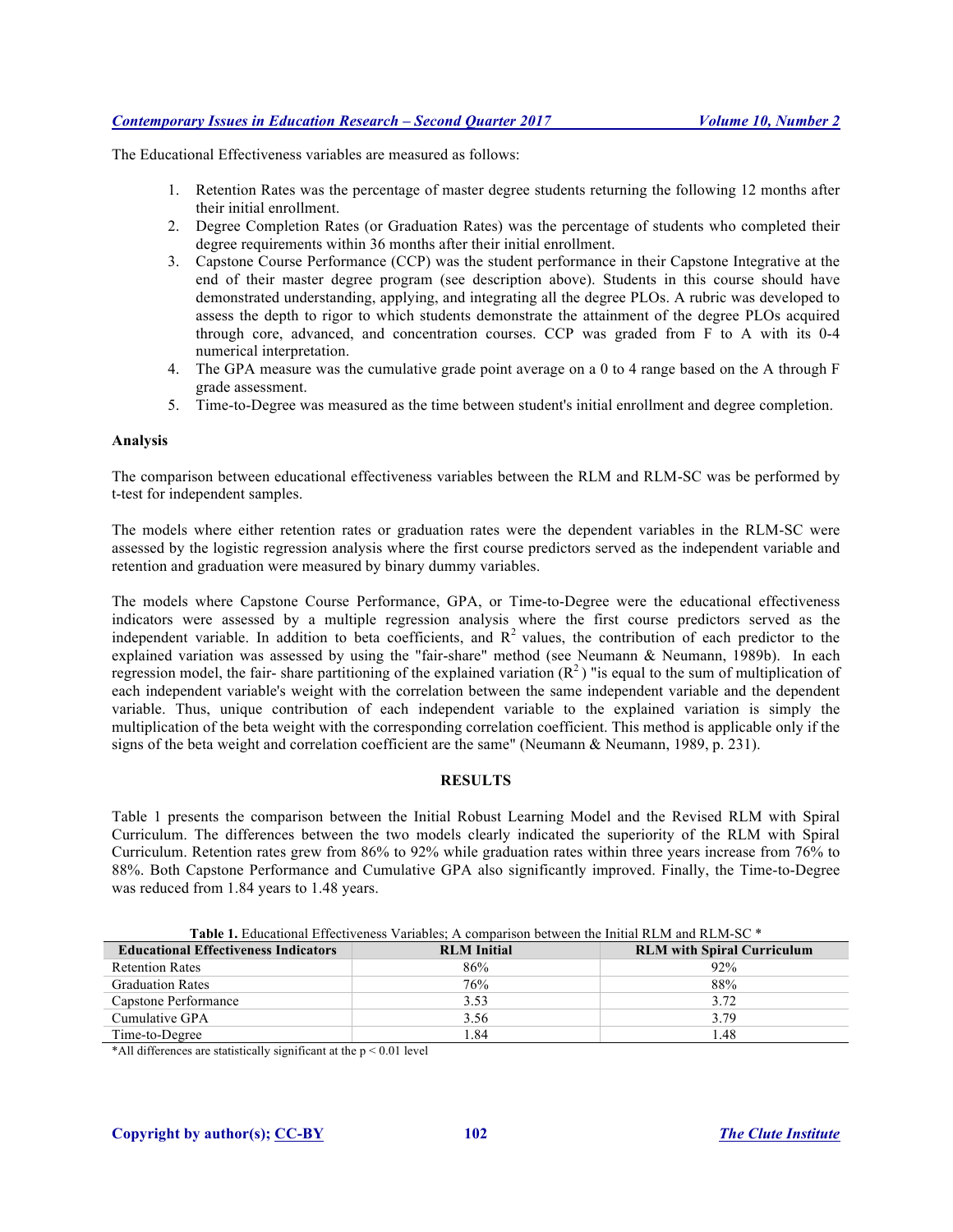Table 2 presents the logistic regression where one-year retention is the dependent variable and the first course indicators in the RLM-SC are the independent variables. The WALD coefficients were used to determine whether any independent variable's effect on retention is significant. Overall, the most potent predictors of retention were the first course's performance on case assignment and the quality and depth of the self-reflective essay. The performance on the signature assignment and the quality of instructor's feedback also had significant effects on retention ( $p < 0.01$ ) but their WALD coefficients were smaller than the first two predictors. Interestingly, the performance on the first course's threaded discussion was found to have a statistically non-significant effect on retention. The Nagelkerke  $R^2$  for the whole model was 0.56 and the percent of correct classification is 95% using the model. In other words, the first course's independent variables predicted in 95% of the cases whether or not the students successfully completed their studies following the 12 months after their initial enrollment.

| <b>Table 2.</b> Evelsite Regression of RETAT-SC - Dependent Variable. Retention |      |                         |        |  |
|---------------------------------------------------------------------------------|------|-------------------------|--------|--|
| Independent<br><b>First Core Course Predictors (RLM-SC)</b>                     |      | <b>WALD Coefficient</b> | Exp(B) |  |
| Threaded Discussion                                                             | 1.12 | 2.05                    | 3.05   |  |
| Case Study                                                                      | 1.11 | $13.64$ **              | 3.03   |  |
| Course Signature Assignment                                                     | 0.81 | $8.52$ **               | 2.24   |  |
| Self-Reflective Essay                                                           | 2.42 | $14.12$ **              | 11.30  |  |
| Quality of Instructor's Feedback                                                | 2.29 | $7.11***$               | 9.85   |  |
| Nagelkerke $R^2$                                                                |      |                         | 0.56   |  |
| Percent of Correct Classifications                                              |      |                         | 95%    |  |
| $\sim$ $\sim$ $\sim$ $\sim$ $\sim$ $\sim$ $\sim$                                |      |                         |        |  |

**Table 2.** Logistic Regression of RLM-SC - Dependent Variable: Retention

\* p < .05 \*\* p < 0.0

Degree completion was significantly affected by all the first course's independent variables as illustrated in Table 3. The dominant predictor with the maximal WALD coefficient was the first course's self-reflective essay. Case study performance, quality of the instructor's feedback and Threaded Discussion assessment all played significant roles in explaining degree completion ( $p < 0.01$ ). The Course Signature Assignment 's effect on degree completion was the least potent although statistically significant ( $p < 0.05$ ). The Nagelkerke R<sup>2</sup> for the whole model was again 0.56 while the model's percent of correct classification is 93%. In other words, the first course's independent variables predicted 93% of the cases to determine whether or not the students would successfully complete their degree program.

| Independent<br><b>First Core Course Predictors (RLM-SC)</b> |      | <b>WALD Coefficient</b> | Exp(B)   |
|-------------------------------------------------------------|------|-------------------------|----------|
| Threaded Discussion                                         | 2.36 | $.9.57***$              | 10.57    |
| Case Study                                                  | 1.13 | $13.01***$              | 3.09     |
| Course Signature Assignment                                 | .65  | 4.98                    | 1.91     |
| Self Reflective Essay                                       | 2.53 | $22.29$ **              | 12.60    |
| Quality of Instructor's Feedback                            | 2.69 | $11.46$ **              | 14.76    |
| Nagelkerke $R^2$                                            |      |                         | $.56***$ |
| Percent of Correct Classifications                          |      |                         | 93%      |

**Table 3.** Logistic Regression of the RLM-SC - Dependent Variable: Degree Completion

\* p <. 05 \*\* p < 0.0

Table 4 presents the multiple regression model where Degree Program Capstone Performance was the dependent variable and the first course indicators in the RLM-SC were the independent variables. The predictive validity of the model was very strong  $(R^2 = 0.74; p < 0.01)$ . There were clearly three more dominant predictors although all predictors had quite strong effect on capstone performance. The first course's quality of faculty feedback was the most dominant predictor with a beta coefficient of 0.49 and its partitioning share was almost 20% out of the 74% explained variation. The second dominant predictor was the first course's self-reflective essay with a beta coefficient of 0.45 and its partitioning share was 20%. The case study performance in the first course also played an important role in predicting capstone performance (Beta=  $0.36$ ; partitioning =15%).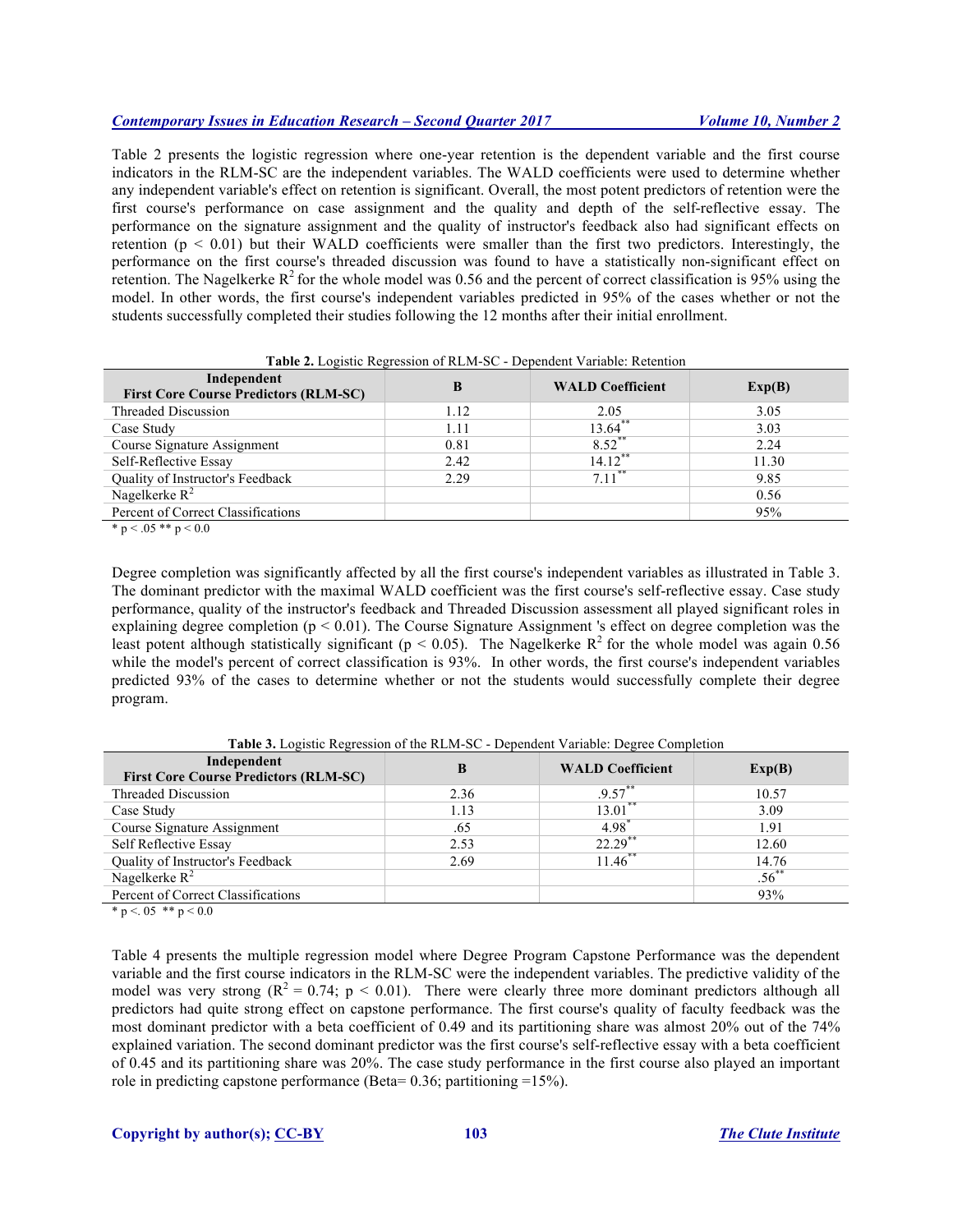| Table 4. Multiple Regression - Dependent Variable: Degree Program Capstone Performance |      |             |                                                          |  |
|----------------------------------------------------------------------------------------|------|-------------|----------------------------------------------------------|--|
| Independent<br><b>First Core Course Predictors (RLM-SC)</b>                            |      | <b>Beta</b> | <b>Partitioning of the</b><br><b>Explained Variation</b> |  |
| Threaded Discussion                                                                    | .51  | $.26***$    | .096                                                     |  |
| Case Study                                                                             | .48  | $.36***$    | .151                                                     |  |
| Course Signature Assignment                                                            | .63  | $.32***$    | .128                                                     |  |
| Self Reflective Essay                                                                  | .55  | $.45***$    | .171                                                     |  |
| <b>Ouality of Instructor's Feedback</b>                                                | 1.20 | $.48***$    | .197                                                     |  |
|                                                                                        |      |             | $.74***$                                                 |  |
| * $p < .05$ ** $p < 0.0$                                                               |      |             |                                                          |  |

Table 5 presents the overall GPA in the degree program. The overall predictability of the first course's variable was quite strong ( $R^2 = 0.73$ ; p < 0.01). The first course's self-reflective essay was the most dominant predictor while the fist course's signature assignment and the quality of instructor's feedback also played very important roles in predicting overall GPA. Interestingly, although statistically significant, the first course's threaded discussion and case study performance played minor roles in predicting the overall GPA. The dominance of the first course's selfreflective essay in predicting GPA manifested itself through the partitioning of the explained variation; 42% out of 73% could be directly attributed to this predictor.

**Table 5.** Multiple Regression - Dependent Variable: Degree Program Overall GPA

| Independent<br><b>First Core Course Predictors (RLM-SC)</b> |      | <b>Beta</b> | <b>Partitioning of the</b><br><b>Explained Variation</b> |
|-------------------------------------------------------------|------|-------------|----------------------------------------------------------|
| Threaded Discussion                                         | .18  | $.14***$    | .037                                                     |
| Case Study                                                  | . 14 | $.13***$    | .027                                                     |
| Course Signature Assignment                                 | .50  | $.38***$    | .152                                                     |
| Self Reflective Essay                                       | .55  | $.67***$    | .416                                                     |
| Quality of Instructor's Feedback                            | .55  | $.33***$    | .093                                                     |
|                                                             |      |             | $73***$                                                  |

 $* p < .05 ** p < 0.01$ 

Table 6 presents the regression model where time-to-degree was the predictor variables and the first course indicators served as the independent variables. The R-Square of the model was 0.62 indicating a high level of predictability attributed to the first course's indicators. The dominant predictor of time-to-degree is the first course's quality of faculty feedback. Its beta weight was very strong  $(0.57; p < 0.001)$  while it contributed about 30% out of the 62% explained variation. The first course's self-reflective essay and signature assignment were also strong predictors although the former was a stronger predictor than the latter. The other predictors had statistically significant effects on time-to-degree although the role in predicting it was far less potent.

| Table 6. Multiple Regression ---Dependent Variable: Time-to-Degree |         |                     |                            |  |  |
|--------------------------------------------------------------------|---------|---------------------|----------------------------|--|--|
| Independent                                                        |         | <b>Beta</b>         | <b>Partitioning of the</b> |  |  |
| <b>First Core Course Predictors (RLM-SC)</b>                       |         |                     | <b>Explained Variation</b> |  |  |
| Threaded Discussion                                                | $-.22$  | $-.08$ <sup>*</sup> | .021                       |  |  |
| Case Study                                                         | $-.35$  | $-19^{**}$          | .066                       |  |  |
| Course Signature Assignment                                        | $-.90$  | $-.34$ **           | .092                       |  |  |
| Self Reflective Essay                                              | $-.65$  | $-0.39$ **          | .144                       |  |  |
| Quality of Instructor's Feedback                                   | $-1.94$ | $-57^{**}$          | .296                       |  |  |
|                                                                    |         |                     | $.62***$                   |  |  |

 $* p < .05 ** p < 0.01$ 

# **CONCLUSION**

The revision of the Robust Learning Model by applying the Spiral Curriculum principles resulted in meaningful improvements that were documented in this study. All educational effectiveness indicators of the online master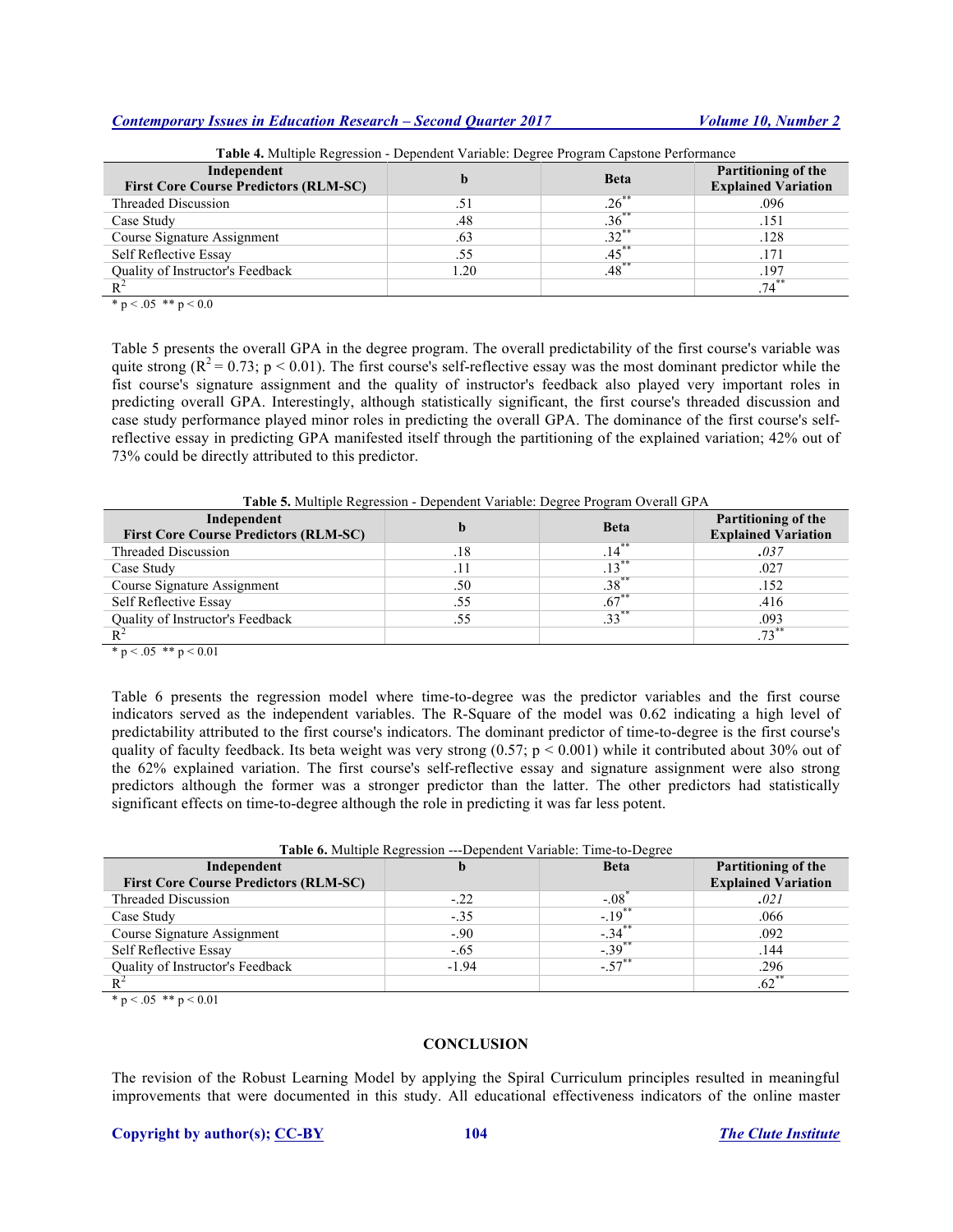degree programs were significantly improved by this deliberate learning model adaptation. That is, retention and graduation rates were enhanced, and degree program capstone course performance and overall GPA were increased. Finally, time-to-degree was significantly reduced.

The importance of the first course in the adapted learning model cannot be overlooked since the curriculum was built, expanded, deepened, and integrated based on the first course's foundations while the overall curriculum connectivity and educational effectiveness indicators were directly and substantially influenced by it and its components.

Table 7 provides a comparative analysis of the importance of the first course's predictors in predicting and explaining the various degree programs' educational effectiveness indicators. Two predictors stood out as the most influential across the several first course's indicators. The first predictor was the self-reflective essay performance (SRE). The SRE performance was assessed by the extent to which a student completely responded to all five items and also employed the self-reflection to increase his/her ability to self-regulate the mastery of learning outcomes and competencies of the course (a dominant dimension of self-reflection).

The second potent predictor of educational effectiveness was the quality of faculty feedback which brings us back to the core of the Robust Learning Model. The quality of faculty feedback was a main factor in the Robust Learning Model differentiating it from many other learning models. All university faculty were trained on effective feedback and their performance is regularly assessed by the Director of Quality Assurance. Quality instructor feedback is needed to pass the following tests: timeliness, constructiveness, substantiveness, and of the push of students toward strengthening their learning efficacy.

| <b>Educational</b><br><b>Effectiveness Indicators</b> | <b>Retention</b> | <b>Degree</b><br>Completion | Capstone<br>Performance | <b>GPA</b>    | Time-to-Degree |
|-------------------------------------------------------|------------------|-----------------------------|-------------------------|---------------|----------------|
| <b>First Course's</b><br><b>Predictors</b>            |                  |                             |                         |               |                |
| Threaded Discussion                                   |                  |                             |                         |               |                |
| Case Study                                            | Dominant         | Dominant                    |                         |               |                |
| Signature Assignment                                  |                  |                             |                         | Dominant      |                |
| Self-Reflective Essay                                 | Dominant         | Very Dominant               | Dominant                | Very Dominant | Dominant       |
| Quality of Instructor's<br>Feedback                   |                  | Dominant                    | Very Dominant           | Dominant      | Very Dominant  |

Interestingly, both the aforementioned predictors are the cornerstones of the RLM that focuses on the "learning-tolearn" ability (Neumann & Neumann, 2016). Learning-to-learn is the ability to persist in learning through student awareness of his/her learning needs, effective search for information, efficient time management, and the proactive use of support to overcome challenges. Students with high learning-to-learn ability will find greater success than students without this ability. The individual's learning-to-learn abilities were addressed in the RLM and RLM-SC in three stages. The first stage involved improving the learner's search behavior by providing learning cues or other supporting mechanism designed to improve pre-identified areas where the learner may experience difficulty. Second, the learner was provided with a variety of learning activities with timely, constructive, and supportive faculty feedback aimed at developing the meta-cognitive self-evaluating skills. Finally, the learner employed the self-reflection to increase his/her ability to self-regulate the mastery of learning outcomes and competencies in each course and throughout the program. Organizing the RLM through the spiral curriculum principles further enhanced the cornerstones of the original RLM and interactively caused improvements in educational effectiveness of online master degree programs.

The results of this study should have policy implications for faculty, leadership, and policy makers who are actively looking for ways to effectively and efficiently develop or improve their online degree programs. Clearly the paths

#### **Copyright by author(s); CC-BY 105** *The Clute Institute*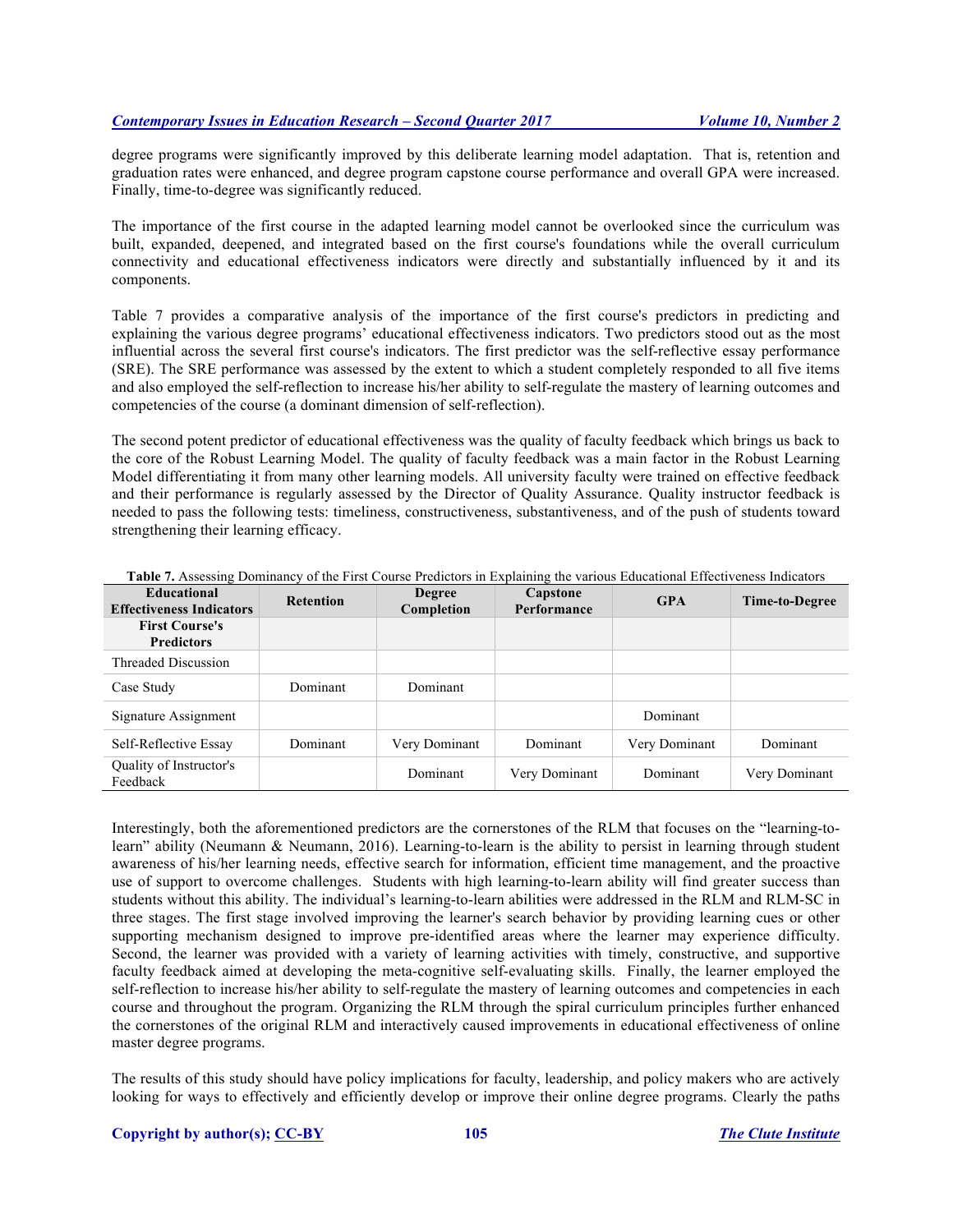for improving online degree program's educational effectiveness received some unequivocal input from this study. To generalize beyond the RLM, different learning models should also experiment with the spiral curriculum approach.

Finally, this study only tested the spiral based RLM for master degree programs only. As undergraduate students approach their eligibility to complete their degree program under the adapted RLM, future research will examine if the same results hold across degree levels.

# **AUTHOR BIOGRAPHIES**

**Yoram Neumann (Contact Author),** Ph.D. (Cornell University), is the Chief Executive Officer and University Professor of Business Administration at Touro University Worldwide. He assumed this position in 2012. Previously he was the Founder, President, and CEO of Touro University International (TUI). TUI was later sold and is currently Trident University International. Prior to founding TUI, Dr. Neumann served as the Executive Vice President and Vice President for Academic Affairs and Dean of the College of Business and Public Administration at California State University, Dominguez Hills. Professor Yoram Neumann also served as Research Professor and the Director of the Graduate Program in Technology Strategy and Policy at Boston University and Dean of the Faculty of Humanities and Social Sciences at Ben-Gurion University. (Yoram.neumann@tuw.edu)

**Edith Neumann**, Ph.D. (Boston University) is the Provost and Chief Academic Officer and University Professor of Health Sciences at Touro University Worldwide. She assumed this position in 2012. Dr. Edith Neumann was the Vice President for Academic Affairs and is the founding Dean of the Colleges of Education and Health Sciences at Touro University International (currently Trident University International). Dr. Neumann served as Dean of the School of Health and Director of the Center for Policy Research and Evaluation at California State University, and on the faculty of Boston University and Ben-Gurion University. (edith.neumann@tuw.edu)

**Shelia Lewis**, Ph.D. (Touro University International) is the Associate Provost, Director of the School of Business Administration, and Professor of Business Administration at Touro University Worldwide. She assumed this position in 2013. Previously, Dr. Lewis served as the Associate Provost and Professor of Business Administration at United States University. Prior to joining United States University, Dr. Lewis served as the Director of Institutional Research at Touro University International. (shelia.lewis@tuw.edu)

#### **REFERENCES**

- Anderson, T. & Dron, J. (2011). Connectivism: Design and delivery of social networked learning. Three generations of distance education pedagogy. *The International Review of Research in Open and Distance Learning, 12*(3).
- Brauer, D. G., & Ferguson, K. J. (2015). The integrated curriculum in medical education: AMEE Guide No. 96. *Medical teacher*, *37*(4), 312-322.
- Bruner J. S. (1960). The process of education. Cambridge, MA: Harvard University Press
- Gupta, V. K., Joseph, B., Alcantar, N., Toomey, R. & Sunol, A. (2008, November). A Spiral Curriculum for Chemical Engineering. In *Proceedings of the Annual Meeting of the AIChE*.
- Hamlin, M. (2015). Technology in transformative learning environments. In *Transformative Curriculum Design in Health Sciences Education* (pp. 126-140). IGI Global.
- Hamlin, M. D. (2017). The Application of the Learning Sciences to the Design of Business Education Cases. In *Case Studies as a Teaching Tool in Management Education* (pp. 141-168). IGI Global.
- Harden, R. M. (1999). What is a spiral curriculum? *Medical teacher*, *21*(2), 141-143.
- Jorge, N., Dopper, S. & van Valkenburg, W. (2015). Defining a Pedagogical Model: The TU Delft Online Learning Experience. Paper presented at the 2015 EDEN Annual Conference – Expanding Learning Scenarios, Barcelona, Spain.
- Lewis, S. & Ewing, C. (Winter 2016) Assuring student learning outcomes achievement through faculty development: An online university example. *Online Journal of Distance Learning Administration, 19*(4).
- Maynes, N. & Hatt, B. E. (2013). Online learning: Growing into our capacity for flexible learning. *Journal of Transformative Entrepreneurship*, *1*(2), 83-92.
- Moore, S. (2014). Ethics and design: Rethinking professional ethics as part of the design domain, In B. Hokanson  $\&$  A. Gibbons (eds.), Design in educational technology, educational communications and technology: Issues and Innovations. Switzerland: Springer International Publishing.
- Neumann, Y. & Neumann, E.F. (1989a). Predicting juniors' and seniors' persistence and attrition: A quality of learning

**Copyright by author(s); CC-BY 106** *The Clute Institute*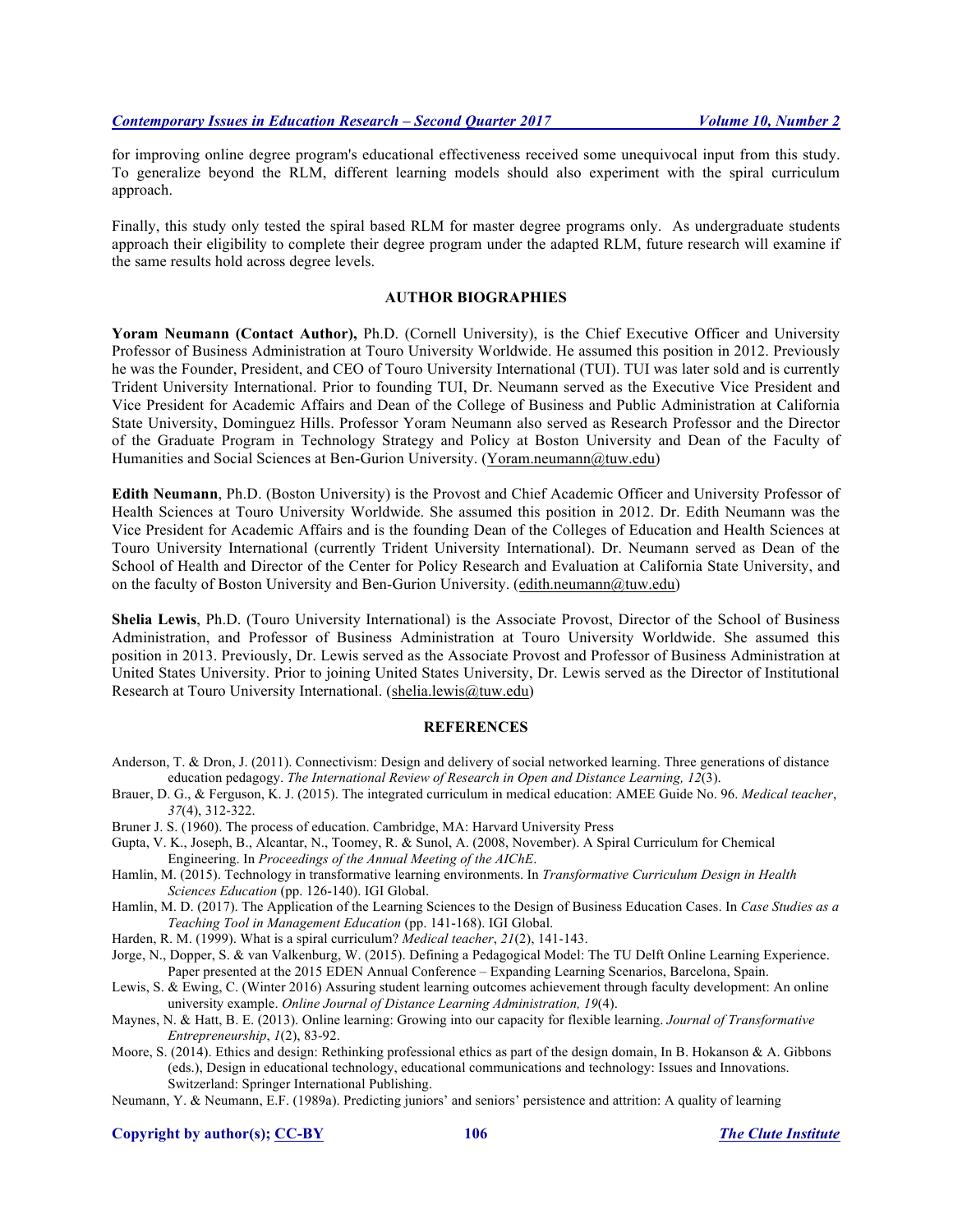experience approach. *Journal of Experimental Education*, *57*(2), 129-140.

- Neumann, Y., & Finaly-Neumann, E. (1989b). An organizational behavior model of students' evaluation of instruction. *Higher Education*, *18*(2), 227-238.
- Neumann, Y. & Neumann, E.F. (1993). Quality of learning experience and students' college outcomes*. International Journal of Educational Management*, *7*(1), 4-10
- Neumann, Y. & Neumann, E.F. (1995). Quality learning teams: Improving student retention, performance, and satisfaction. In A.M. Hoffman and D.J. Julius (Eds.), Total quality management: Implications for higher education (pp. 246-266). Maryville, MO: Prescott Publishing Company.
- Neumann, Y. & Neumann, E. (2010). The Robust Learning Model (RLM): A Comprehensive approach to a new online university. *Journal of College Teaching & Learning, 7*(1), 27-36.
- Neumann, Y. & Neumann, E. (May 3, 2016). Lessons about online learning. *Inside Higher Ed*. Retrieved from https://www.insidehighered.com/views/2016/05/03/what-weve-learned-after-several-decades-online-learning-essay
- Neumann, Y., Neumann, E., & Lewis, S. (2017). The assessment of online degree programs: Lessons from recent alumni. *Contemporary Issues in Education Research (CIER)*, *10*(1), 67-76.
- Neumann, Y., Neumann, E.F., & Reichel, A. (1990). Determinants and consequences of students' burnout in universities. *The Journal of Higher Education*, *61*(1), 20-31.